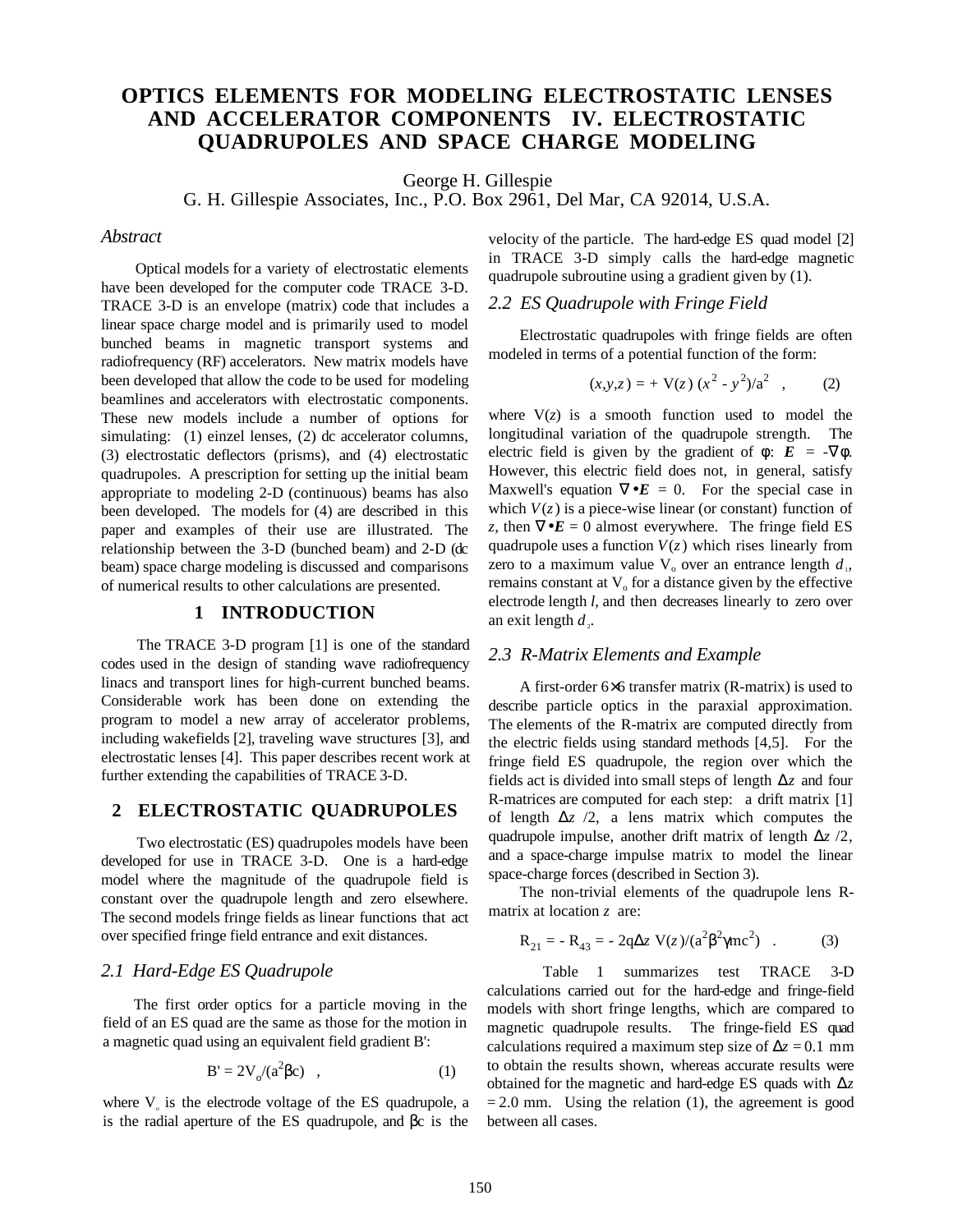Quad Model MMF  $(10^{\circ})$  Quad  $1 (V_{o} \text{ or } B')$  Quad  $2 (V_{o} \text{ or } B')$  Quad  $3 (V_{o} \text{ or } B')$  Quad  $4 (V_{o} \text{ or } B')$ Magnetic 2 - 20.2647 T/m 22.4726 T/m - 19.6900 T/m 18.3534 T/m Equation (1) - - 14.0189 kV/cm 15.5463 kV/cm - 13.6213 kV/cm 12.6967 kV/cm Hard-Edge ES 17 - 14.0189 kV/cm 15.5464 kV/cm - 13.6214 kV/cm 12.6967 kV/cm Fringe-Field ES 55 - 14.031 kV/cm 15.559 kV/cm - 13.629 kV/cm 12.706 kV/cm

Table 1. Comparison of quad fitting (matching) results (Example B of reference [1] without RF elements) for hard-edge ES quads, fringe-field ES quads (small  $d_1$  and  $d_2$ ), magnetic quads, and expected ES values from Eq. (1).

## **3 2-D SPACE CHARGE MODELING**

Space charge is treated in TRACE 3-D as a linear force using the equivalent uniform beam model. The electric field components inside a uniformly charged 3-D ellipsoid, with semiaxes given by  $r_x$ ,  $r_y$  and  $r_z$ , are [1]:

$$
E_{x}(x, y, z) = (\kappa/\gamma^{2}) \left[ (1 - f(p))/(r_{x}(r_{x} + r_{y})r_{z}) \right] x , \quad (4)
$$

$$
E_{y}(x, y, z) = (\kappa/\gamma^{2}) \left[ (1 - f(p)) / (r_{y}(r_{x} + r_{y})r_{z}) \right] y , (5)
$$

and 
$$
E_z(x, y, z) = \kappa [f(p)/(r_x r_y r_z)]z
$$
, (6)

where  $\kappa = 3\lambda I_b/(4\pi \varepsilon_0 c)$ ,  $\gamma$  is the relativistic energy factor of the beam, and f(p) is the 3-D ellipsoidal form factor.  $I<sub>b</sub>$  is average beam current, where each bunch passes a given point once per RF cycle (wavelength is  $\lambda$ ). The form factor depends on  $p=\gamma r_z/(r_x r_y)^{1/2}$ : for  $p>1$ , f(p) is:

$$
f(p) = \left[ p \ln \left[ p + (p^2 + 1)^{1/2} \right] / (p^2 + 1)^{3/2} \right] - 1 / (p^2 + 1)^{1/2} \quad . \tag{7}
$$

Equations (4)-(6) for the bunched beam electric fields can simulate dc beam fields by taking appropriate limits.

#### *3.1 Space Charge for Continuous Beams*

For  $r_z$  much larger than  $r_x$  and  $r_y$ , the 3-D ellipsoidal beam bunch becomes elongated and the shape near the center approaches that of a 2-D beam with an elliptical cross section whose semiaxes are given by  $r_x$  and  $r_y$ . The electric fields in this case are obtained in the limit where p becomes very large. In the limit of large p, the 3-D ellipsoidal form factor becomes:

$$
f(p) = [ln((2p) - 1] / p2 , for p>>1.
$$
 (8)

The electric field becomes:

$$
E_x(x, y, z) = (\kappa' / \gamma^2) \left[ \frac{1}{r_x(r_x + r_y)} \right] x , \qquad (9)
$$
  
\n
$$
E_y(x, y, z) = (\kappa' / \gamma^2) \left[ \frac{1}{r_y(r_x + r_y)} \right] x , \qquad (10)
$$

$$
E_{y}(x, y, z) = (\kappa'/\gamma^{2}) \left[ \frac{1}{r_{y}(r_{x} + r_{y})} \right] y \quad , \qquad (10)
$$

$$
E_z(x, y, z) = (\kappa' / \gamma^2) \left[ \left[ \ln((\gamma r_z / (r_x r_y)^{1/2}) - 1) / (r_z^2) \right] z \right], \quad (11)
$$

where  $\kappa' = (\kappa/r_\tau)$ . The field components (9) and (10) are of the same form [8] as those for a continuous uniformly charged, 2-D elliptical cross section beam, with semiaxes *r*<sub>x</sub> and *r*<sub>y</sub>, when the parameter κ'=I<sub>dc</sub> /(πε<sub>o</sub>βc). I<sub>dc</sub> is the current for the continuous (dc) beam. Consequently, the transverse electric fields computed by TRACE 3-D are the same as those for a dc beam if the bunched beam current is related to the continuous beam current by:

$$
I_b = (4/3)(r_z/\beta\lambda) I_{dc} \quad . \tag{12}
$$

The longitudinal electric field (11) varies very slowly (logarithmically) with the transverse beam dimensions, and becomes small for large  $r<sub>z</sub>$ . The bunch length  $r<sub>z</sub>$  will not change due to the longitudinal space charge force if the total beamline length *L* over which the envelope equations are integrated is small compared to the initial  $r<sub>z</sub>$ . Therefore, two conditions on the initial bunch length need to be satisfied so that the bunched beam space charge fields reduce to those for a continuous beam:

$$
r_z \gg (r_x r_y)^{1/2} / \gamma
$$
 and  $r_z > L$ . (13)

Both conditions are achieved in the normal situation where the transverse dimensions are small compared to the beamline length, and one selects an initial value for the bunch length greater than *L*. The longitudinal emittance and Twiss parameters are:

$$
\varepsilon_z = r_z \left(\Delta p \ / p\right) \ \pi\text{-meter-radian} \quad , \tag{14}
$$

$$
\alpha_{z} = 0 \quad , \tag{15}
$$

and 
$$
\beta_z = r_z / (\Delta p / p)
$$
 meter/radian , (16)

where  $r_z$  is in meters and  $\Delta p / p$  is the momentum spread.

Using the formulas (12) and (14)-(16), the TRACE 3- D space charge fields reduce to those for a 2-D continuous beam when the conditions (13) are satisfied.

#### *3.2 Comparisons to Semi-Analytic Calculation*

The accuracy of the 2-D simulation has been verified using TRACE 3-D by comparing the space charge radial expansion of cylindrical beams with results for the semianalytic solutions. Table 2 summarizes one comparison.

The space charge expansion of a zero emittance, cylindrical beam can be expressed in terms of Dawson's integral. For a beam with radius  $r_0$  and no divergence at  $z=0$ , the downstream r and z are related by [7]:

$$
(z/r_0) = (2/K)^{1/2} (r/r_0) D [ln((r/r_0)^{1/2}], \qquad (17)
$$

where  $D[\xi]$  is the value of Dawson's integral at  $\xi$ , and is available in tabulated form [9].  $K=2(I_{dc}/I_0) \beta^{-3}\gamma^{-3}$  is the generalized beam perveance and  $I_0$  is the Alfven current.